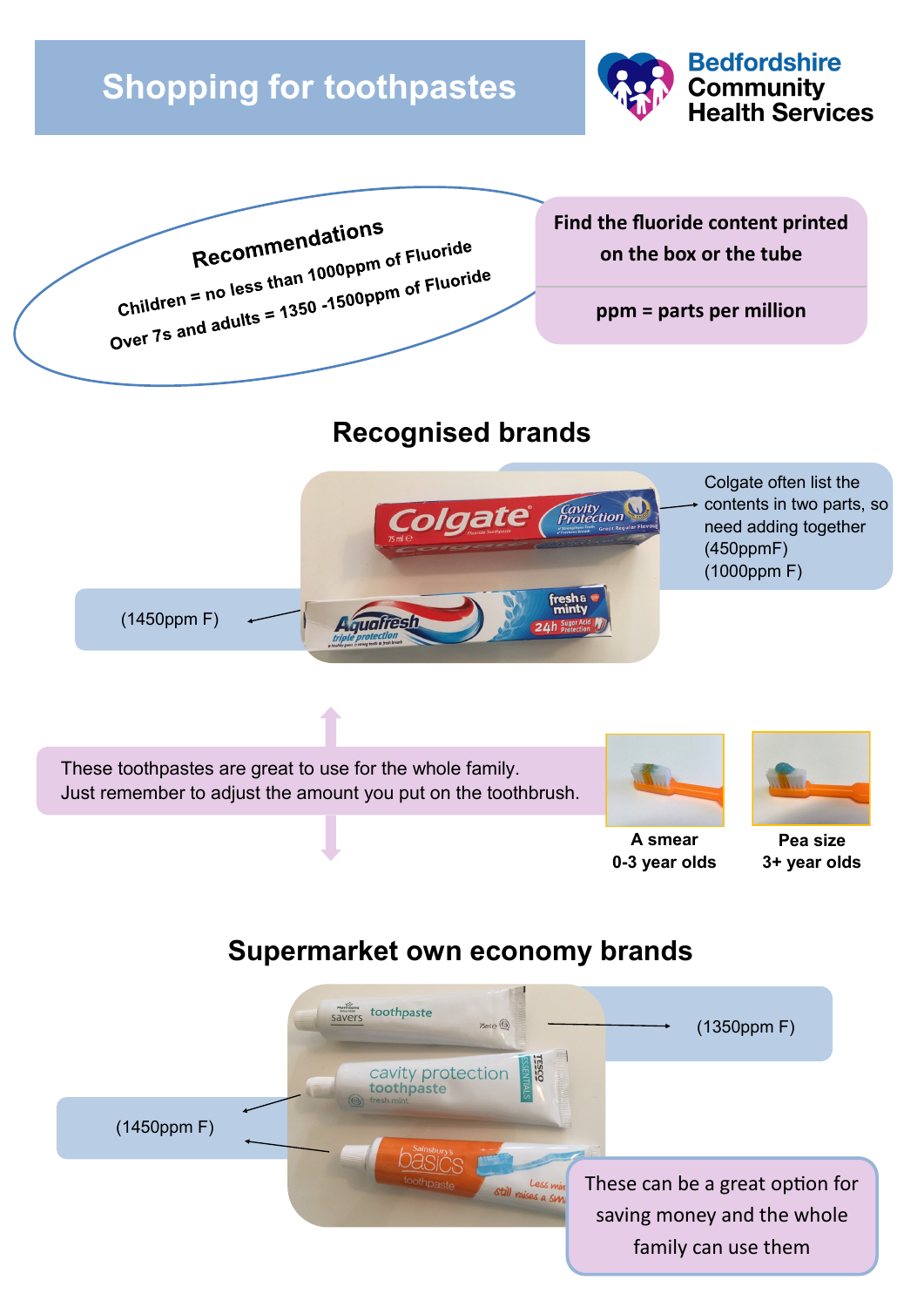#### **Flavoured toothpastes**



(1450ppm F)

It is advised to start babies/ children on a minty toothpaste straight away and to avoid sweet flavoured toothpastes.

If a child is sensitive to strong mint flavours then using a fruit flavoured paste with the correct fluoride content like these will be fine

#### **Ages and stages**



**!**

These toothpastes are fine to use and the ages and fluoride content are clearly labelled. However, it is not necessary to buy multiple tubes - one family toothpaste like the supermarket and recognised brands will do for all!

**From time to time check the fluoride level as they sometimes change**